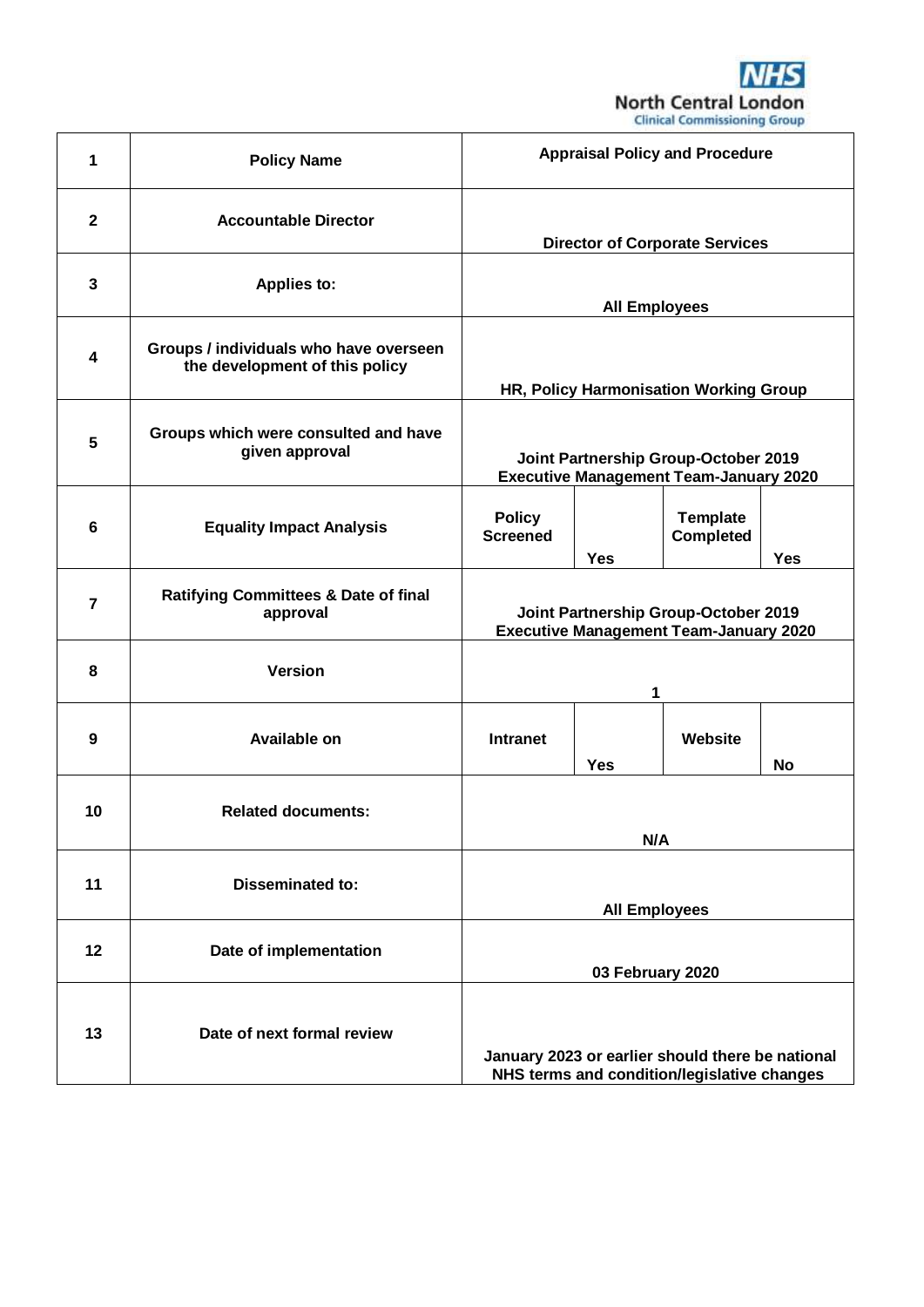# **Appraisal Policy and Procedure**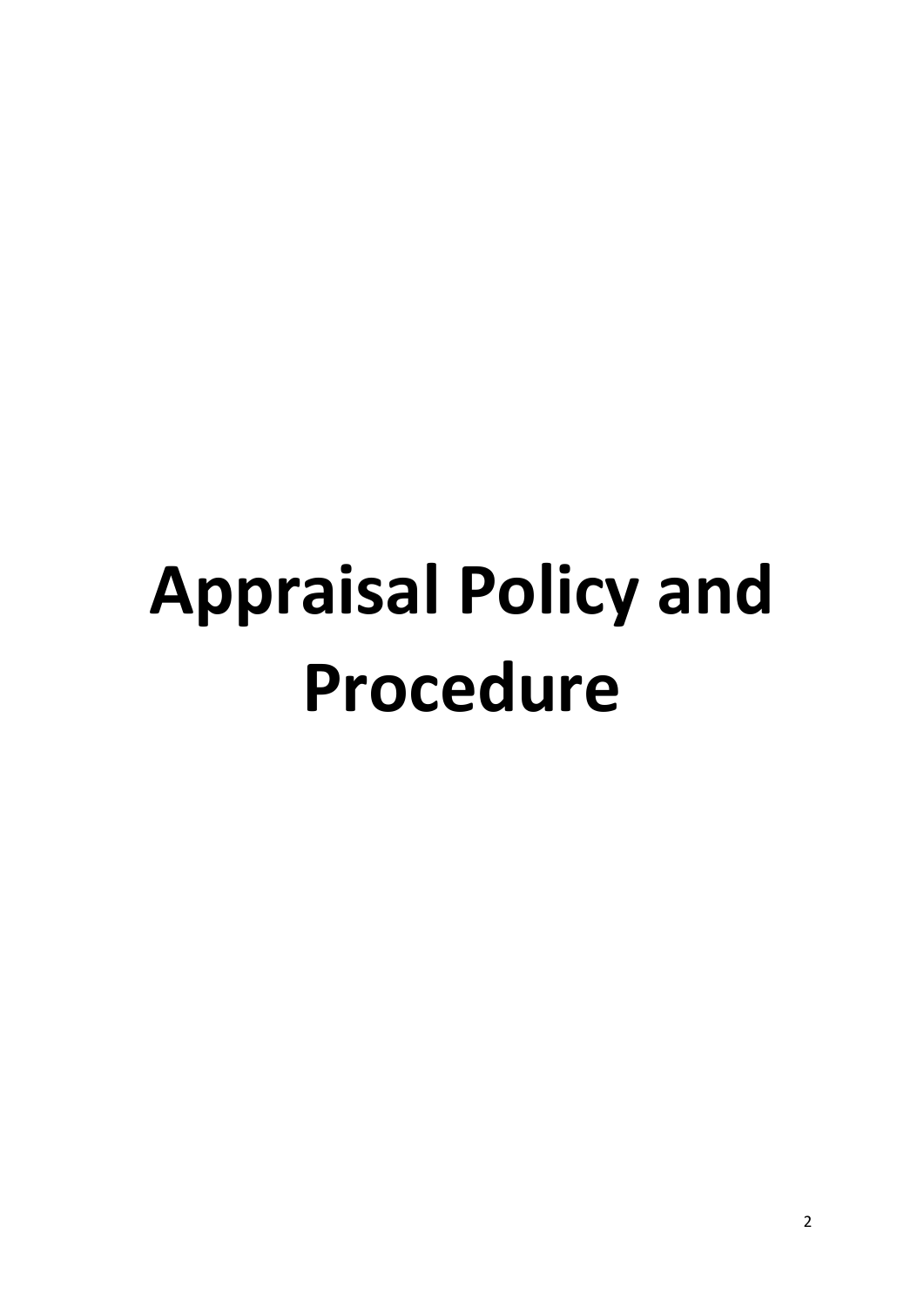# Table of Contents

| 1.  |  |
|-----|--|
| 2.  |  |
| З.  |  |
| 4.  |  |
| 5.  |  |
| 6.  |  |
| 7.  |  |
| 8.  |  |
| 9.  |  |
| 10. |  |
|     |  |
|     |  |
| 13. |  |
| 14. |  |
| 15. |  |
| 16. |  |
|     |  |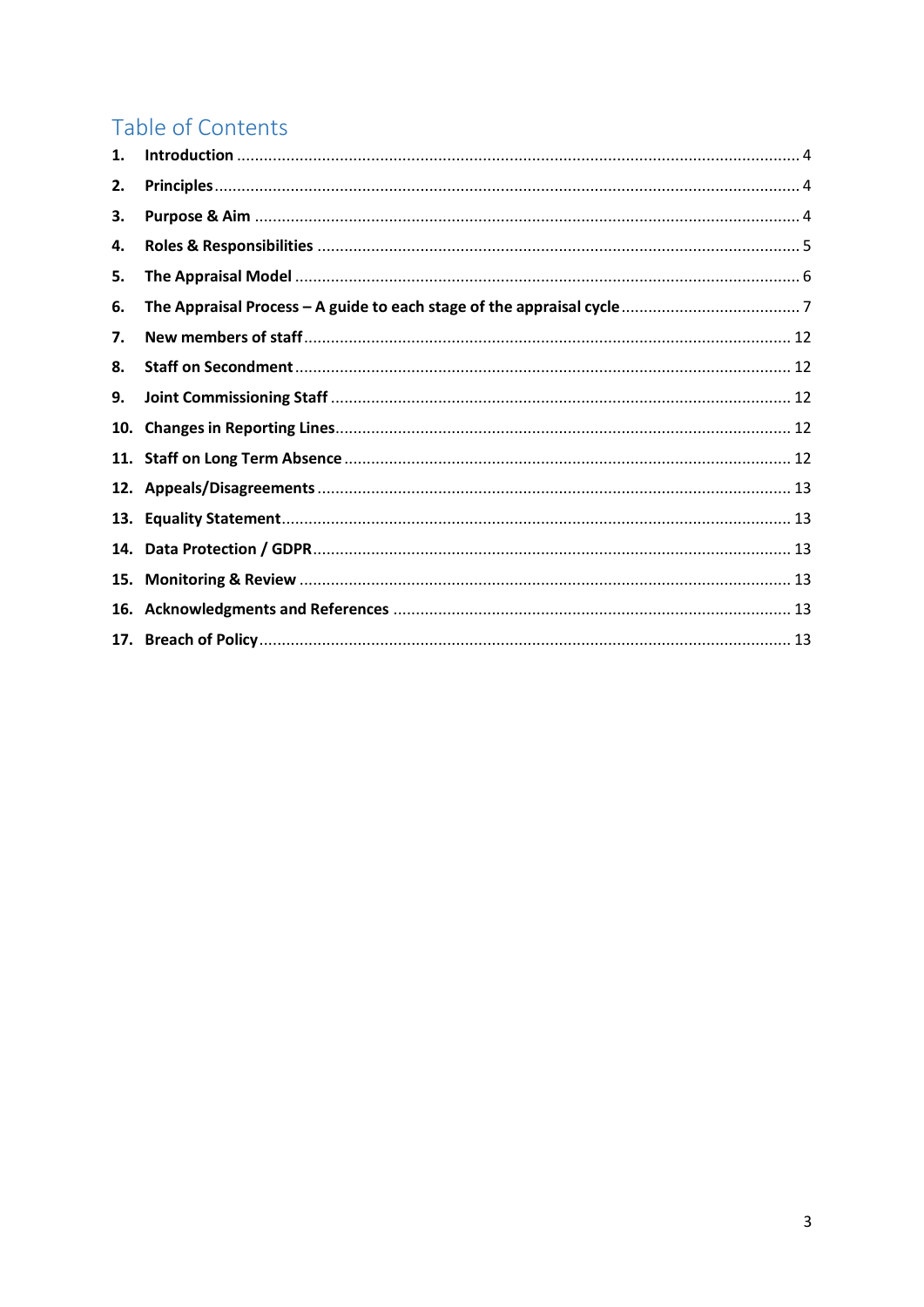# <span id="page-3-0"></span>**1. Introduction**

The CCG is committed to organisational improvement through organisational, team and personal development. This means that all employees need to continually develop their skills and expertise so that they are able to carry out their role efficiently and effectively and fully contribute to the success of the CCG.

This Appraisal Policy and Procedure provides a framework to maximise the effectiveness and potential of each employee so that the CCG successfully achieves its objectives. The framework also helps to establish objectives for all staff ensuring links to team/service objectives and ensure the right support, tools and mechanisms are in place to achieve the objectives.

# <span id="page-3-1"></span>**2. Principles**

This policy and procedure applies to all employees of the CCG and must be applied fairly and consistently in accordance with the CCG's commitment to equality and diversity.

The CCG recognises the contribution that values make towards overall performance and these are included in the measurement of individual performance. Each individual employee should have appraisal meetings scheduled to review and complete the last year's objectives and development actions and start setting objectives for the following financial year.

To be effective, it is essential that the appraisal process is interactive and jointly owned by each employee and their line manager. Line managers and employees will hold 1:1s on a regular basis to discuss performance and development. The appraisal process is ongoing and therefore less effective when addressed infrequently.

The appraisal process supports the identification of effective and meaningful learning and development needs to enable employees to develop their skills and fulfil more of their potential to deliver more effectively in their current and future roles. The process will result in a robust Personal Development Plan (PDP) which can be monitored throughout the year.

Appraisals provide a structure for the ongoing assessment of performance against agreed tasks and development based objectives.

The CCG values are a signal from the organisation to the employee of the areas and levels of performance that the organisation expects. They provide the employee with a map of the behaviours as well as the skills that will be valued, recognised, rewarded, and ultimately, driving up the performance in our organisation.

# <span id="page-3-2"></span>**3. Purpose & Aim**

This policy and procedure is designed to ensure that all staff:

- Have the opportunity to formally discuss their performance and development needs with their manager
- Understand their role and responsibilities, what is expected of them and how they contribute to the performance of the CCG
- To look back and review what has been accomplished in line with the objectives that were set during the previous appraisal cycle
- To look forward to what needs to be accomplished during the coming year and agree objectives accordingly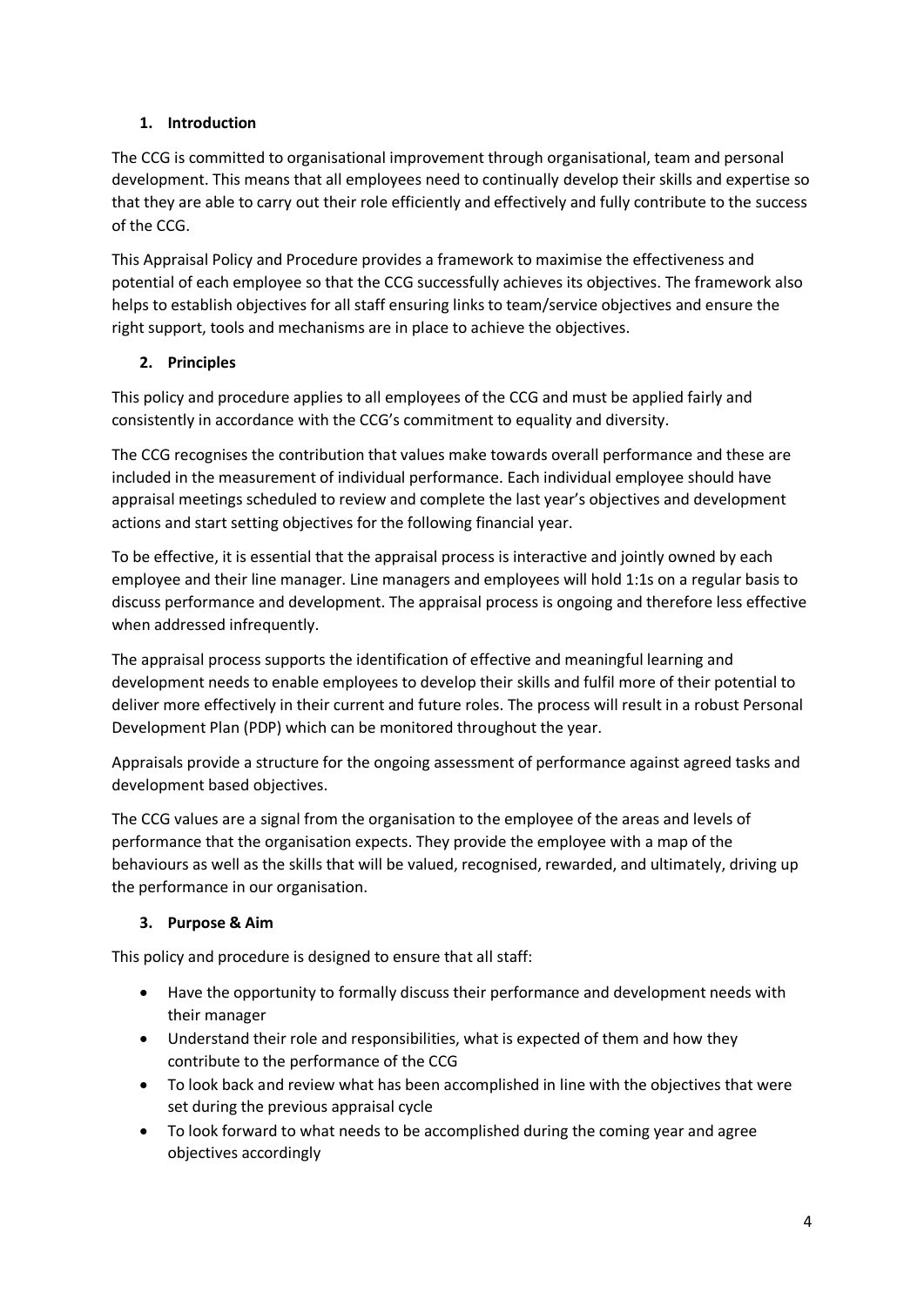- Discuss and identify support, learning & development activities that may help meet objectives and record this on the Performance Development Plan (PDP)
- Discuss career aspirations and plans

# <span id="page-4-0"></span>**4. Roles & Responsibilities**

#### **Directors**

Directors are responsible for:

- Commitment to distribute Directorate priorities/objectives prior to the commencement of the appraisal cycle
- Ensuring all staff in their directorate participate in the annual appraisal cycle
- Ensuring line managers/appraisers attend the appraisal training

# **Line Managers**

Line managers are responsible for:

- Ensuring this policy is applied to all staff accountable to them for annual appraisals. It is the responsibility of the manager to ensure that they complete the CCG appraisal process, including completing the relevant documentation onto the workforce system.
- Familiarise themselves with the Managers Guidance Document through the Workforce System before conducting an appraisal review
- Conducting an objective review of the individual's work based on feedback, examples and previous informal discussions.
- Recording employee's objectives, appraisals, development discussions and one-to-ones
- Ensuring that when performance falls below the accepted levels it is managed effectively in line with the CCG Capability Policy and that appropriate support is provided to address the concerns.
- Conducting appraisals/development reviews in line with the appraisal cycle and ensuring that they have access to regular reports giving the names of their staff and their incremental date.
- Ensuring they have the appropriate knowledge and skills and have attended suitable training to correctly apply this policy and procedure including equality training, with proven records of training attended in this regard.

# **Employees**

Employees are responsible for:

- Actively participating in the annual appraisal process and jointly agree and work towards their objectives.
- Making their line manager aware of any organisational constraints that are preventing them from achieving their objectives.
- Informing their manager's manager or the HR Team should the annual review meetings not be taking place, or raising any unresolved issues from the review
- Completing learning and development activities to meet the agreed objectives with the support of the line manager
- Ensuring behaviours and conduct are in line with the CCG's values.
- Sign off appraisal process documentation through the workforce system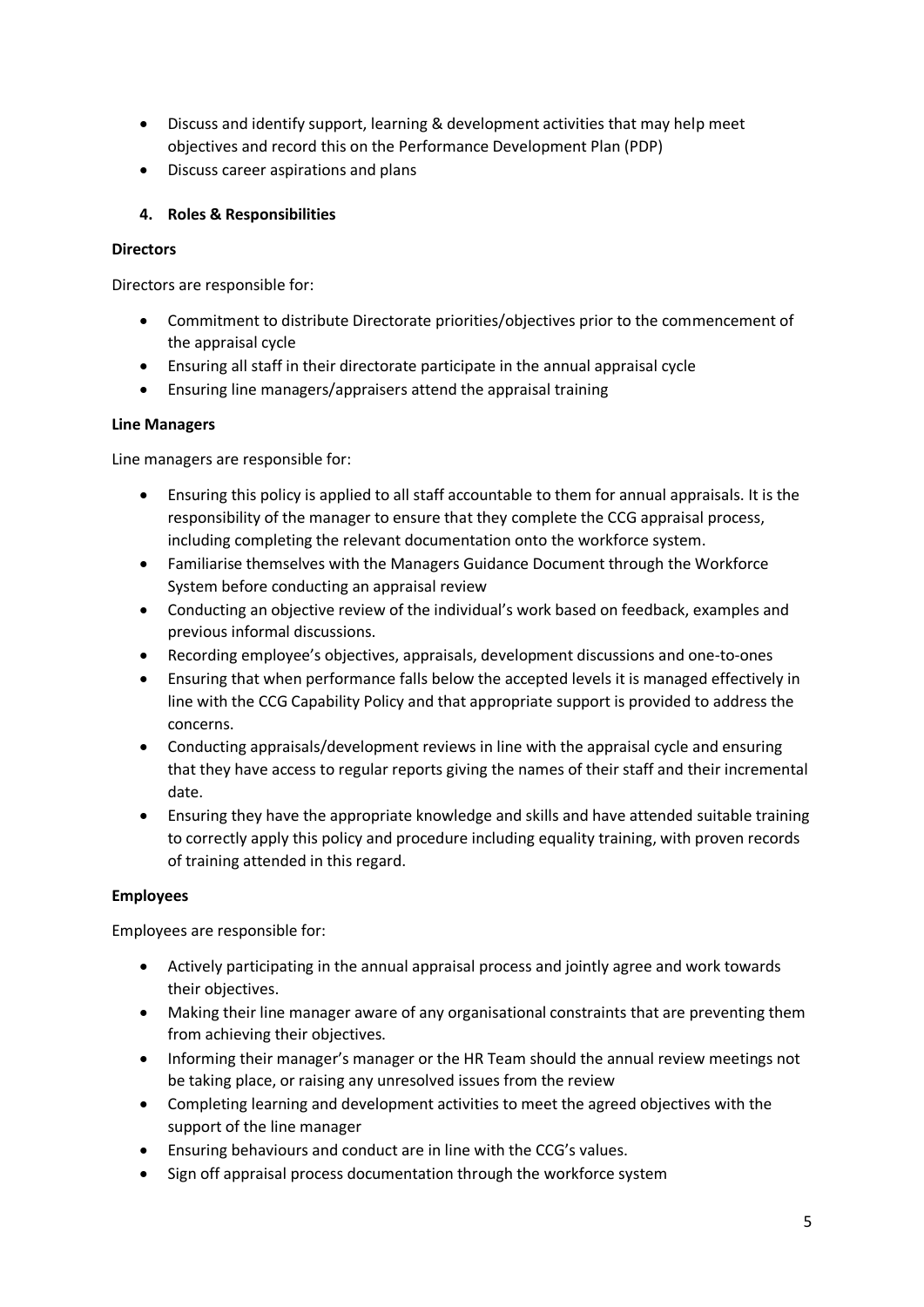#### **HR Team**

The HR/ OD team are responsible for:

- Monitoring appraisal completion across the CCG and liaising with the relevant managers and Directors when appraisals are not completed
- Providing reports to the Executive Team on appraisal compliance across the CCG
- Undertaking a Training Needs Analysis to capture generic learning needs across the CCG
- Providing support and advice to managers and staff on the implementation of the policy, identification and meeting of needs and, where possible, information about courses and training resources
- Providing training to all staff about this policy.

#### <span id="page-5-0"></span>**5. The Appraisal Model**

The appraisal process should be undertaken in the context of the CCG vision, business objectives and values which have been mapped onto the following model:

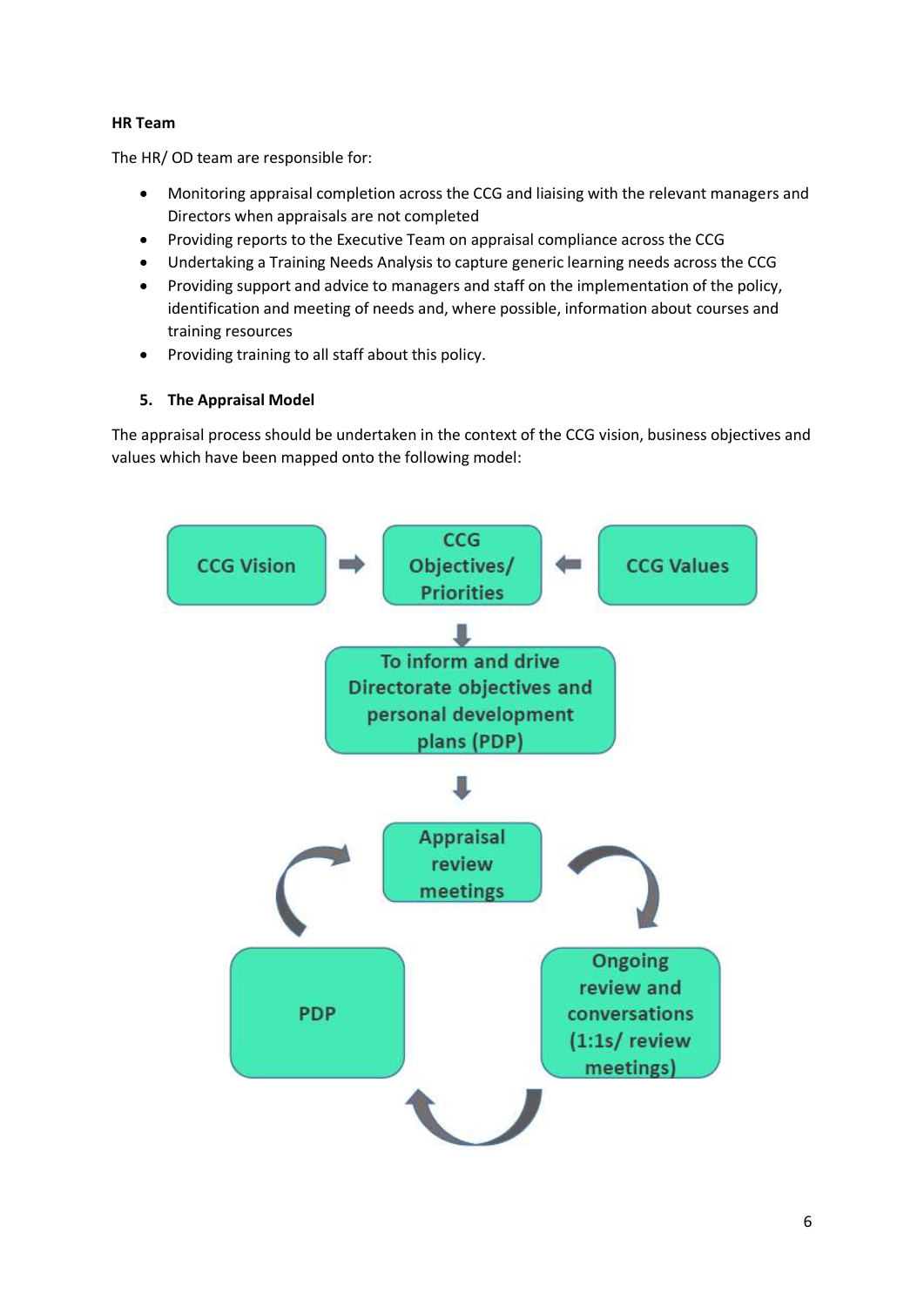#### **The Appraisal Cycle**

The appraisal cycle is defined as being a 12 month rolling period of time. From April each year, the CCG's business objectives for the coming financial year will be agreed and thereafter objectives will need to be reviewed for all staff to ensure alignment to CCG, Directorate and individuals' goals.



#### <span id="page-6-0"></span>**6. The Appraisal Process – A guide to each stage of the appraisal cycle**

This section provides guidance on each of the areas outlined in the above appraisal cycle. Whilst this guidance is primarily aimed at managers, it is also useful for staff to know what to expect from the process.

#### **The Appraisal Meeting – April/May**

The purpose of this meeting is for the manager and member of staff to discuss the following areas:

- To look back and review what has been accomplished in line with the objectives that were set during the previous appraisal cycle
- To look forward to what needs to be accomplished during the coming year and agree objectives accordingly
- Discuss and identify support, learning & development activities that may help the member of staff meet their objectives and record this on the Performance Development Plan (PDP)
- Discuss a member of staffs' career aspirations and plans
- Set a review date for the mid appraisal review through the Workforce System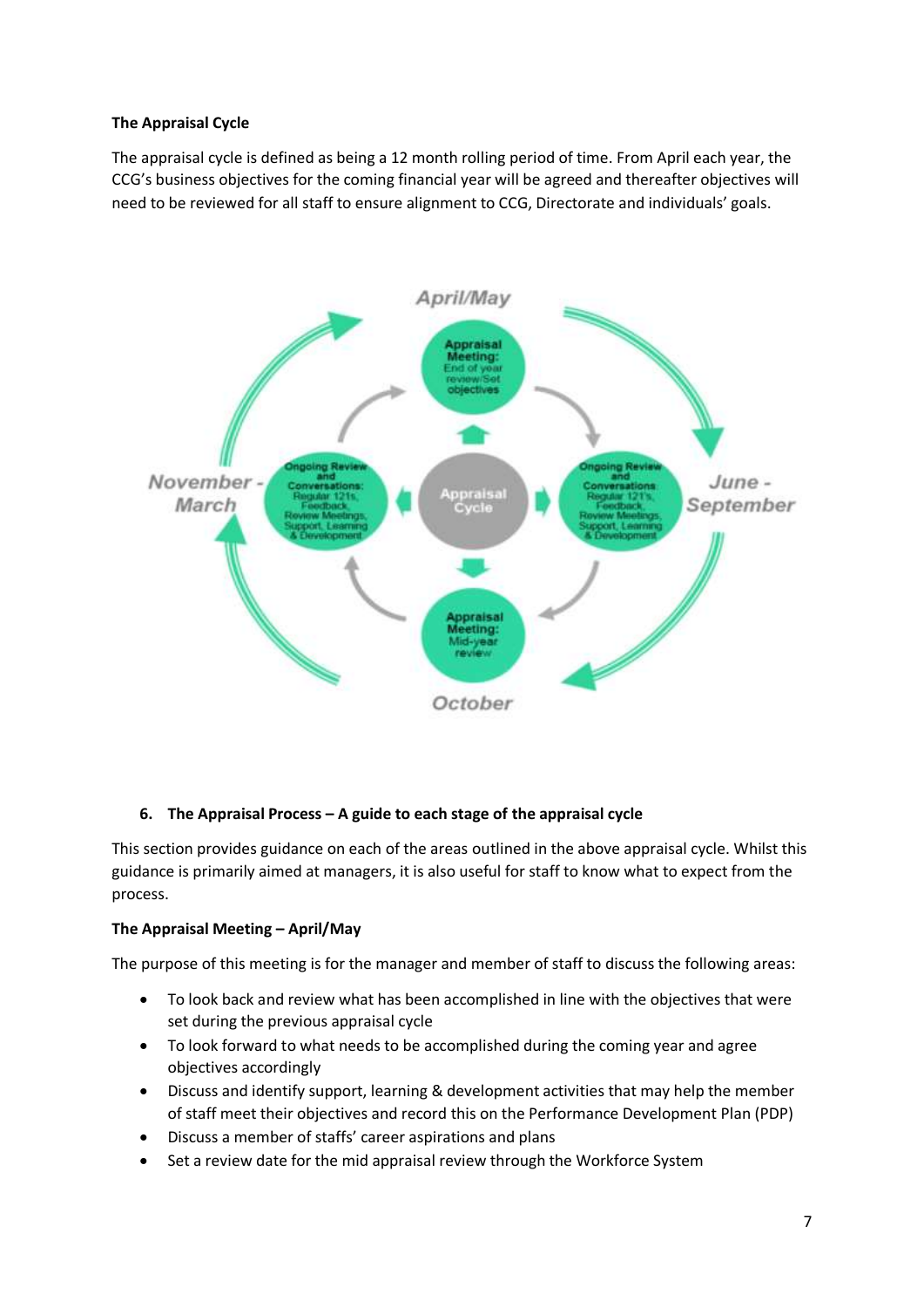#### **End of year review**

This part of the meeting should focus on reviewing the staff member's full year performance against the objectives that were set at the start of the year. The personal development plan should also be discussed and reviewed to identify the learning needs that have been met and the impact the learning and development has had on the appraisee's performance. The Appraisal Review Form on the workforce system should be used to record this meeting.

#### **Setting Objectives**

This part of the meeting will focus on the objectives and development plans for the year ahead. The Appraisal Form – Setting Objectives should be used to record this part of the meeting through the workforce system.

#### **How to set objectives**

Objectives should reflect the CCG objectives, values and Directorate objectives as outlined in the Appraisal Model on page 6. Objective setting involves a two-way discussion between the manager and the employee. It is reasonable to set a minimum of 3 and maximum of 5 objectives which must be specific to the role, focusing on the key deliverables, as well as the competencies required, relevant to the employees pay banding. Agreed objectives must be Specific, Measurable, Achievable, Relevant, Time bound (SMART) to enable managers and employees to monitor progress against the objectives. For example:

| <b>SMART</b>                                                                                                | <b>Not SMART</b>                                                   |
|-------------------------------------------------------------------------------------------------------------|--------------------------------------------------------------------|
| Prepare an options paper as to where services<br>should be located with recommendations within<br>one month | Consider where services should be located.                         |
| Produce minutes of meetings within 3 days of the<br>meeting taking place.                                   | Produce minutes of meetings as soon as possible<br>after meetings. |
| Return calls within one working day.                                                                        | Return calls as soon as possible.                                  |

Objectives should wherever possible be agreed by the manager and employee. However, if an employee disagrees with an objective, a manager can set the objective (s) if they consider it to be reasonable to do so because it is in line with the employees' job description.

#### **Personal Development Plan**

All employees are required to have a personal development plan setting out their learning and development needs, how the needs will be measured and what will be achieved to support continuous improvement, development and career planning. The CCG encourages the learning and development of all employees in the knowledge and skills required to competently perform in their role, particularly when they take up a new post. A core part of the process is discussing and agreeing the supportive mechanisms that will help the achievement of the objectives throughout the year. Performance development plans encompass learning needs that have been identified to help members of staff meet their objectives. The performance development plan should be reviewed regularly.

The completion of a personal development plan will enable managers and staff to discuss and agree the most effective way to meet the learning needs. Learning is most effective in causing an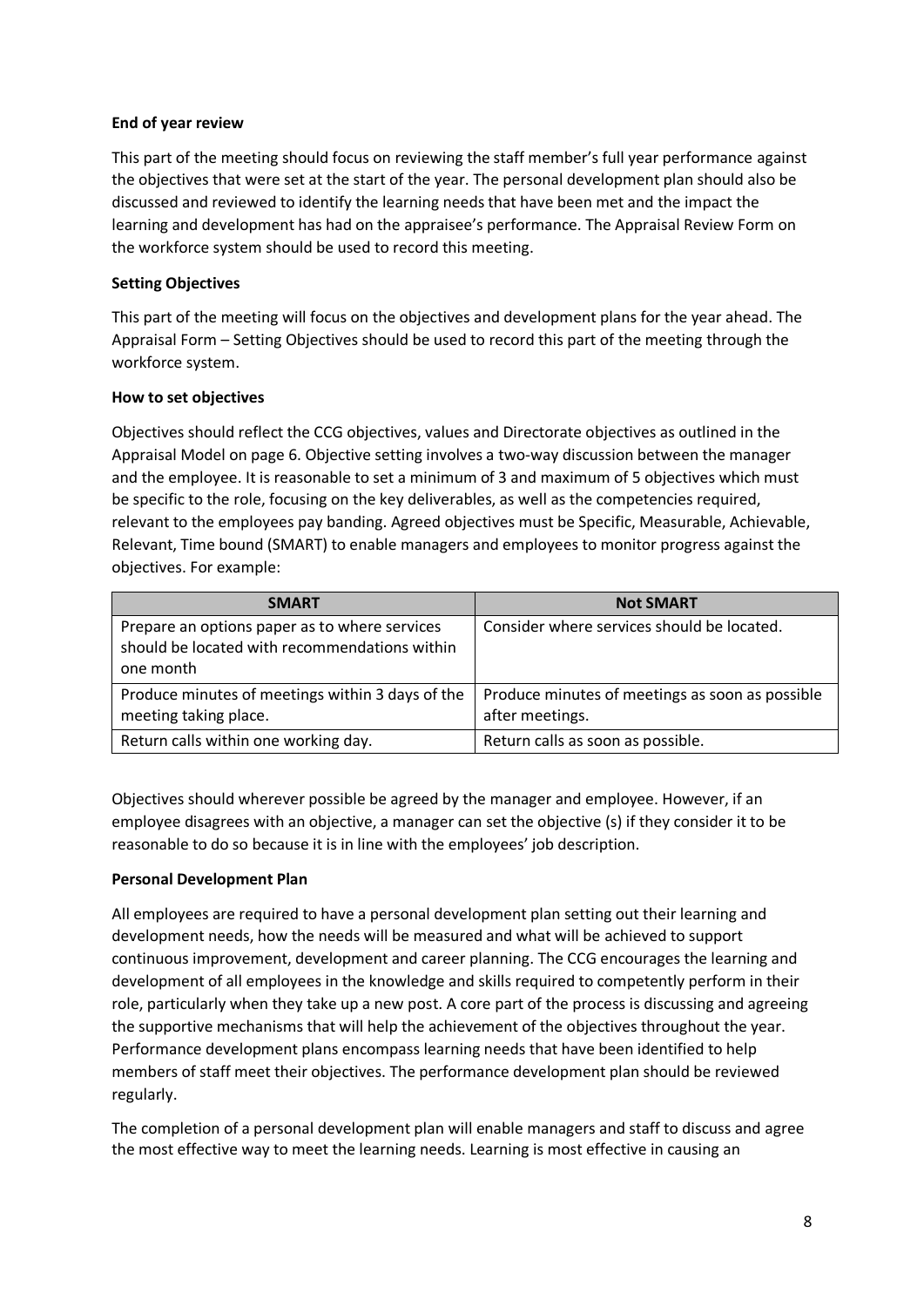improvement in performance and personal change when it is conducted according to the following ratio:

- 70% of development is on the job
- 20% of development comes through learning from others
- 10% of development comes from formal learning opportunities

The workforce system has a template PDP which managers and staff can complete at the annual appraisal review and monitor progress through 121s and the mid- year review.

The HR/OD team will undertake a training needs analysis to identify generic/common learning needs across the organisation in order to put in place a CCG wide training programme that will address the needs.

#### **Appraisal Meeting – Mid-year Review**

The mid-review meeting should take place half way through the appraisal cycle, ideally in October. The purpose of the mid-review meeting is to:

- Discuss and record progress against the objectives at the start of the year.
- Review the personal development plan to identify any further support, learning & development activities that may help the member of staff meet their objectives
- Identify and record the successes over the previous six months
- To look forward to what needs to be accomplished during the next six months

During the review, it may also be an opportunity to reflect whether the objectives agreed at the start of the year remain appropriate for the team member as other organisational needs may have taken priority. This may have been highlighted in a recent one to one, but can now be formalised at the interim review. At this stage the objective may be made redundant or deprioritised due to more pressing matters and another one created in its place. If objectives have not been met, they should be recorded detailing any potential barriers on the Appraisal Form.

The Appraisal Review Form should be used to record this meeting.

#### **Recording Appraisals**

The mid/end appraisal reviews should be recorded on the Appraisal Review Form. The appraisal meeting to set objectives and performance development plans at the start of the years should be recorded on the Appraisal Form – Setting Objectives. Both forms should be signed by both the manager undertaking the appraisal and the member of staff. Completed and signed appraisal forms should be held by both the manager, member of staff and a copy sent to the HR Team for recording and monitoring purposes.

#### **Ongoing Review and Conversations**

#### **Communicating with staff**

Communicating effectively and regularly with staff is an important part of a line manager's role and helps to enhance employee engagement. A lack of communication between managers and staff can cause uncertainty amongst staff on organisational issues which can go onto to impact the ability of staff to work effectively. Effective communication can lead to:

- Better management decisions due to greater opportunity for feedback
- Better performance and higher productivity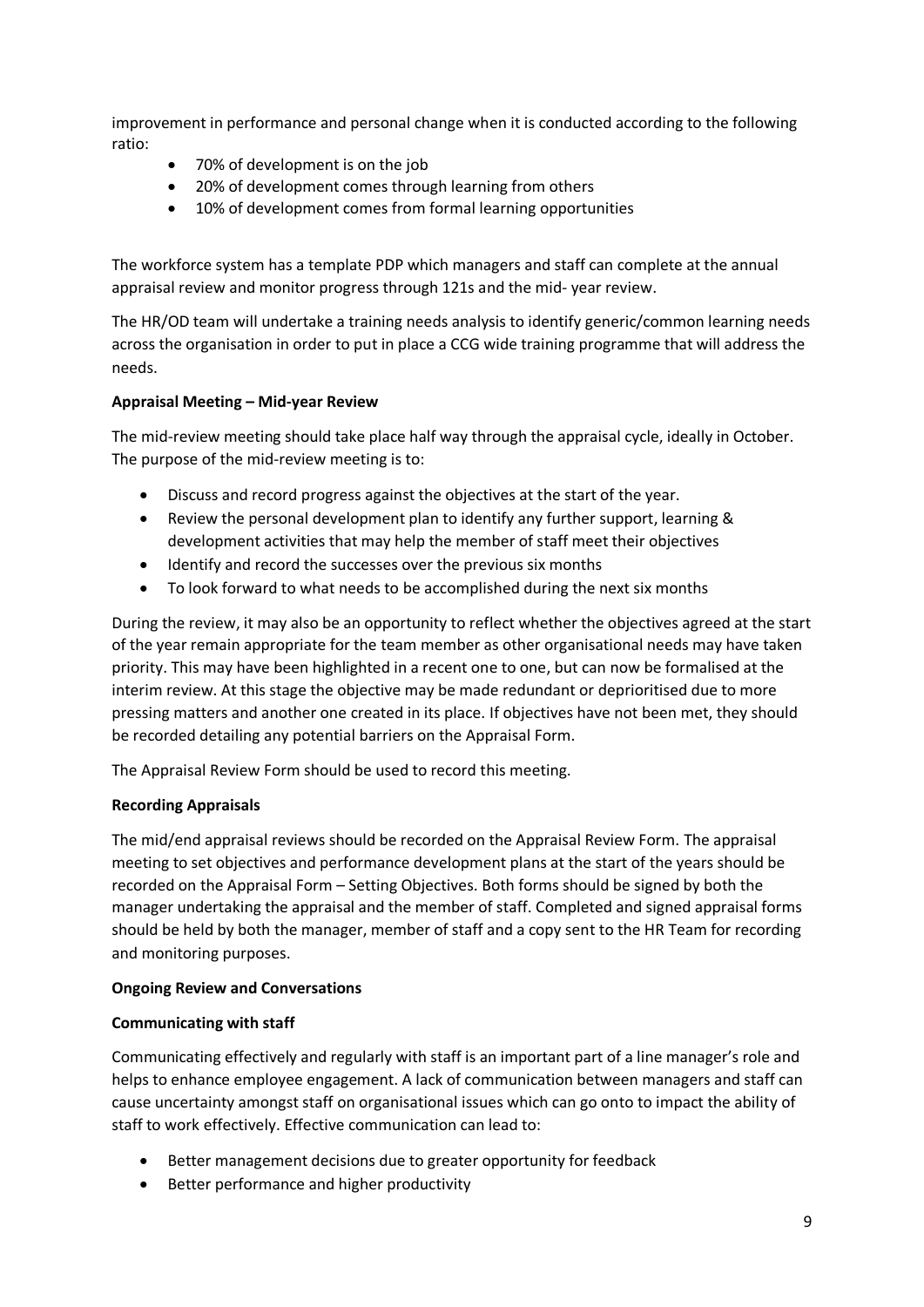- Lower levels of absence as staff feel more engaged
- Greater staff retention because staff feel more valued

| The Dos of Effective Communication                    | The Don'ts of Effective Communication                                        |  |
|-------------------------------------------------------|------------------------------------------------------------------------------|--|
| Be Prepared and plan well before<br>communicating     | Provide irrelevant and unnecessary<br>$\bullet$<br>information               |  |
| <b>Be Concise</b>                                     | Be judgemental when listening to staff<br>$\bullet$<br>opinions              |  |
| Ensure the information is relevant to the<br>audience | Interrupt staff when they are giving<br>$\bullet$<br>information or feedback |  |
| Choose the right method of<br>communication           |                                                                              |  |
| Communicate regularly                                 |                                                                              |  |

#### **121 meetings**

Every manager should schedule in regular 1:1's with members of their staff. The regularity of the 1:1 meetings can be scheduled based on the needs of the member of staff but as a guide they should take place on a weekly/fortnightly basis. Managers are reminded that during the first few months, new members of staff tend to require more support and so more regular 1:1's during this initial period until the member of staff is more settled into the role.

| 121's should:                                   |                                                   |  |  |  |
|-------------------------------------------------|---------------------------------------------------|--|--|--|
| Be 121's                                        | Be scheduled in the diary regularly<br>$\bullet$  |  |  |  |
| Have an agenda                                  | Not have any interruptions<br>$\bullet$           |  |  |  |
| Focus on the member of staff                    | Be noted with the key points and<br>$\bullet$     |  |  |  |
|                                                 | actions                                           |  |  |  |
| Be used to discuss any support the<br>$\bullet$ | Provide an opportunity to discuss of<br>$\bullet$ |  |  |  |
| member of staff may require                     | key projects/tasks and objectives                 |  |  |  |
| Provide an opportunity to give                  | Allow discussion on follow up from<br>$\bullet$   |  |  |  |
| feedback                                        | previous 121                                      |  |  |  |

# **There is a 121 pro forma on the workforce system which managers can use to document their 121s and record directly onto the system. Staff then have the opportunity to view these notes as when required.**

#### **Giving & Receiving Feedback**

Giving feedback to staff is an important part of a line manager's role. It is important to give feedback on team and individual successes. The absence of feedback creates uncertainty amongst staff about the CCG's expectations of them which can result in poor engagement from them. Effective feedback can lead to:

- A greater personal connection between staff and the CCG
- Greater engagement from staff
- Reinforce good/best practice
- Create an environment of learning and development and develop existing strengths
- Weaknesses in behaviour and performance being addressed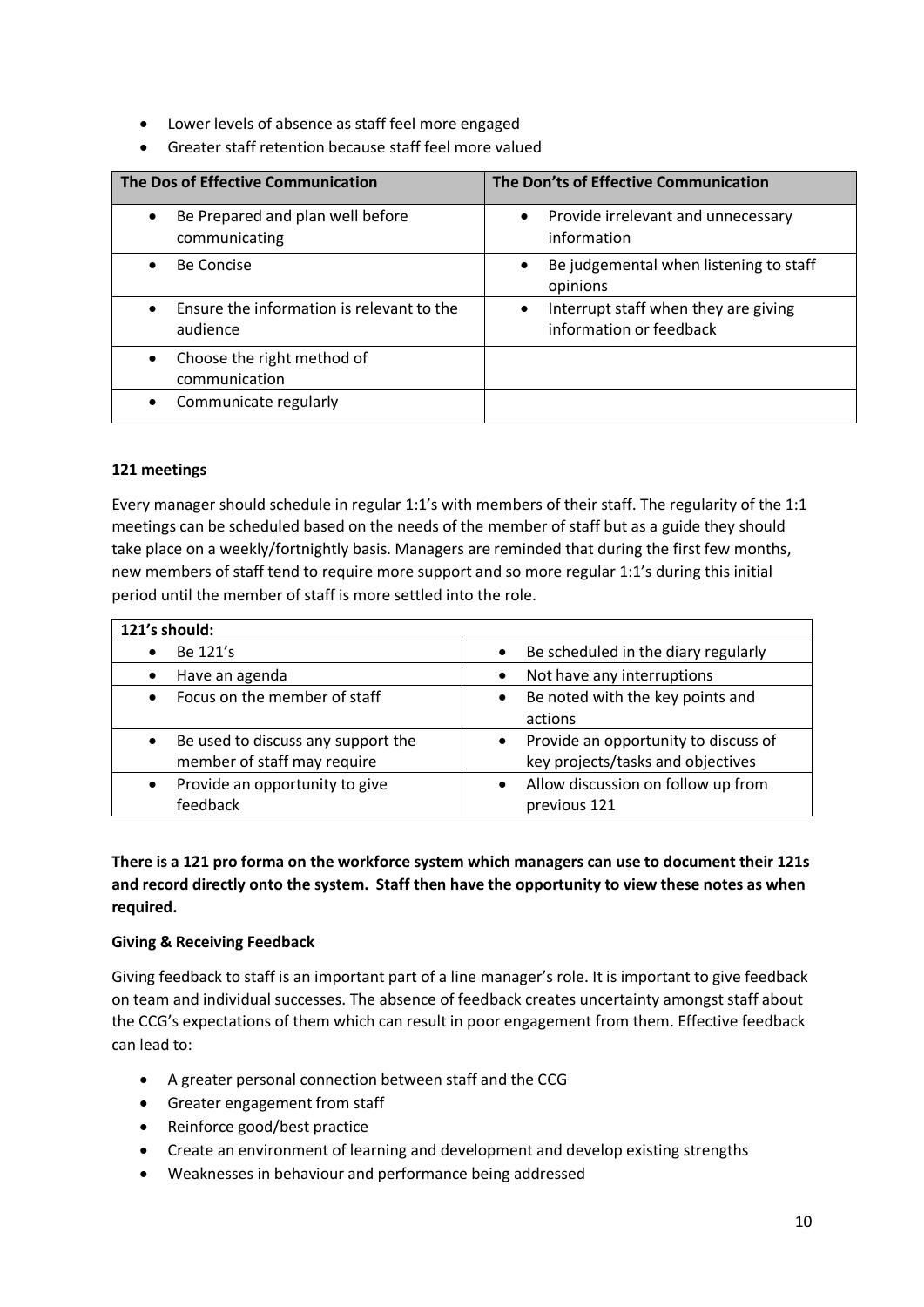- Better workplace relationships
- A greater culture of conversation, enabling staff to approach managers to voice concerns and give ideas on improvements to processes

#### **Constructive Feedback**

When a staff member's behaviour or performance is unsatisfactory, an informal discussion with him or her to provide feedback may be appropriate. In this situation, the line manager should:

- Arrange a meeting with the member of staff promptly
- Give the member of staff constructive feedback, using specific examples
- Focus on the issue, not the person
- Ask for the member of staffs' view and listen to what they have to say
- Explain the consequences of the behaviour/performance
- Discuss and agree what the member of staff can do differently next time (if applicable)
- Follow up any actions and review the situation, if applicable

It is part of a line manager's role to manage the work of staff on a day to day basis and to draw employee's attention to any shortcomings and give constructive feedback as outlined above. However, in some circumstances it may be more appropriate to take informal/formal action in line with the CCG's Disciplinary or Capability Procedure. Advice and guidance can be sought from the HR Team.

#### **No Surprises**

If managers ensure good, regular dialogue with the members of their team all year, there should be no surprises in the appraisal meeting. The discussion and rating of past performance should be straightforward, to enable managers to focus on planning for the future year. The review is not a substitute for good management throughout the year.

#### **Preparation for Appraisal Meetings**

Both managers and members of staff should familiarise themselves with the appraisal process and requirements as set out in this policy and procedure as well as guidance on the workforce system. A line manager may ask the member of staff to provide a summary of how they have progressed against the objectives prior to the review meeting. A few tips on preparing for the appraisal review meetings in line with the appraisal forms are highlighted below:

| <b>Employee Preparation</b>                     | <b>Line Manager Preparation</b>                |
|-------------------------------------------------|------------------------------------------------|
| Have I achieved my objectives this year? What   | Has the appraisee achieved their annual        |
| have I done particularly well? What examples    | objectives? What has the appraisee done        |
| of my work demonstrate this?                    | particularly well? What examples of their work |
|                                                 | demonstrate this?                              |
| What have I done that has been less successful  | What has the appraisee done that has been less |
| or enjoyable this year and why? What examples   | successful this year and why? What examples    |
| of my work demonstrate this?                    | of their work demonstrate this?                |
| What are likely to be my main objectives over   | What should be the main objectives for the     |
| the next year?                                  | appraisee over the next year?                  |
| What are the main skill and knowledge           | What significant development needs does the    |
| development needs that I have? How could I fill | appraisee have? How could their development    |
| my development gaps/learning needs?             | gaps/learning needs best be filled?            |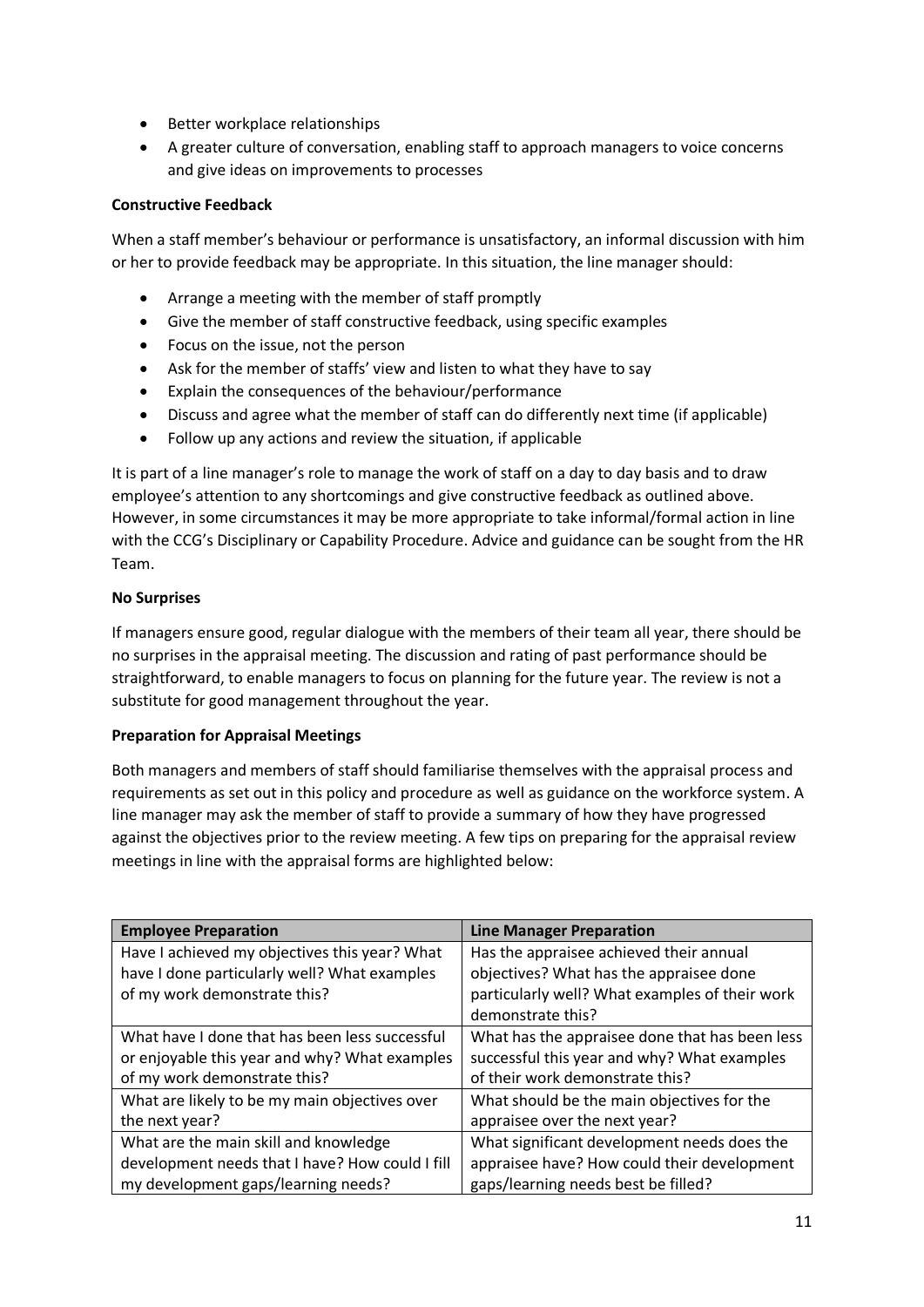The workforce system can be used by staff to review their progress against their objectives and the end of their appraisal cycle and new objectives can be added directly onto the workforce system. Training will be made available at regular intervals during the appraisal cycle. Any questions should be forwarded to the HR Team. The HR Team will provide clarification and further information as required.

# <span id="page-11-0"></span>**7. New members of staff**

The probation and appraisal processes contain many of the same elements. To avoid duplication, the probation documents should take precedence over the appraisal form until the member of staff has been confirmed in post. Managers and team members should discuss how and when reviews will be held and how elements of the appraisal process will be incorporated into the probation process e.g. setting objectives. Please read the probation policy for more information.

# <span id="page-11-1"></span>**8. Staff on Secondment**

Employees who are on short term (less than six months) secondment or acting into another post (i.e. is a temporary role not their substantive role) should continue to be assessed against their role and objectives of their substantive role. Alternatively, objectives can be modified to align with the seconded role, if the employee does not achieve all the original objectives within in the given time scales.

Employees who are on long term (more than six months) secondment or acting into another post (i.e. a role not their substantive role) should be assessed against the objectives for the seconded/acting up role.

Appraisal discussions should take place to ensure performance continues to be of a satisfactory standard and that the employee is continuing to meet any performance objectives in the secondment role and develop as appropriate.

# <span id="page-11-2"></span>**9. Joint Commissioning Staff**

Members of staff in the joint commissioning team who are employed by the CCG should complete the appraisal forms referred to throughout this policy.

# <span id="page-11-3"></span>**10. Changes in Reporting Lines**

When an individual changes manager during a review period there will be a handover process in which the previous manager will rate the individual's performance to date, and their new manager will complete this by setting expectations for the remainder of the review period. This will ensure continuity in the team member's personal development and that outstanding responsibilities in the original role are transferred to others so that business & individual objectives continue to be achieved.

# <span id="page-11-4"></span>**11. Staff on Long Term Absence**

Where staff are absent for a reason such as maternity, paternity or adoption leave and are unable to attend the appraisal meetings during the cycle the timing of the meeting can be adjusted, with the intention of holding it as close to the cycle as is possible in the circumstances.